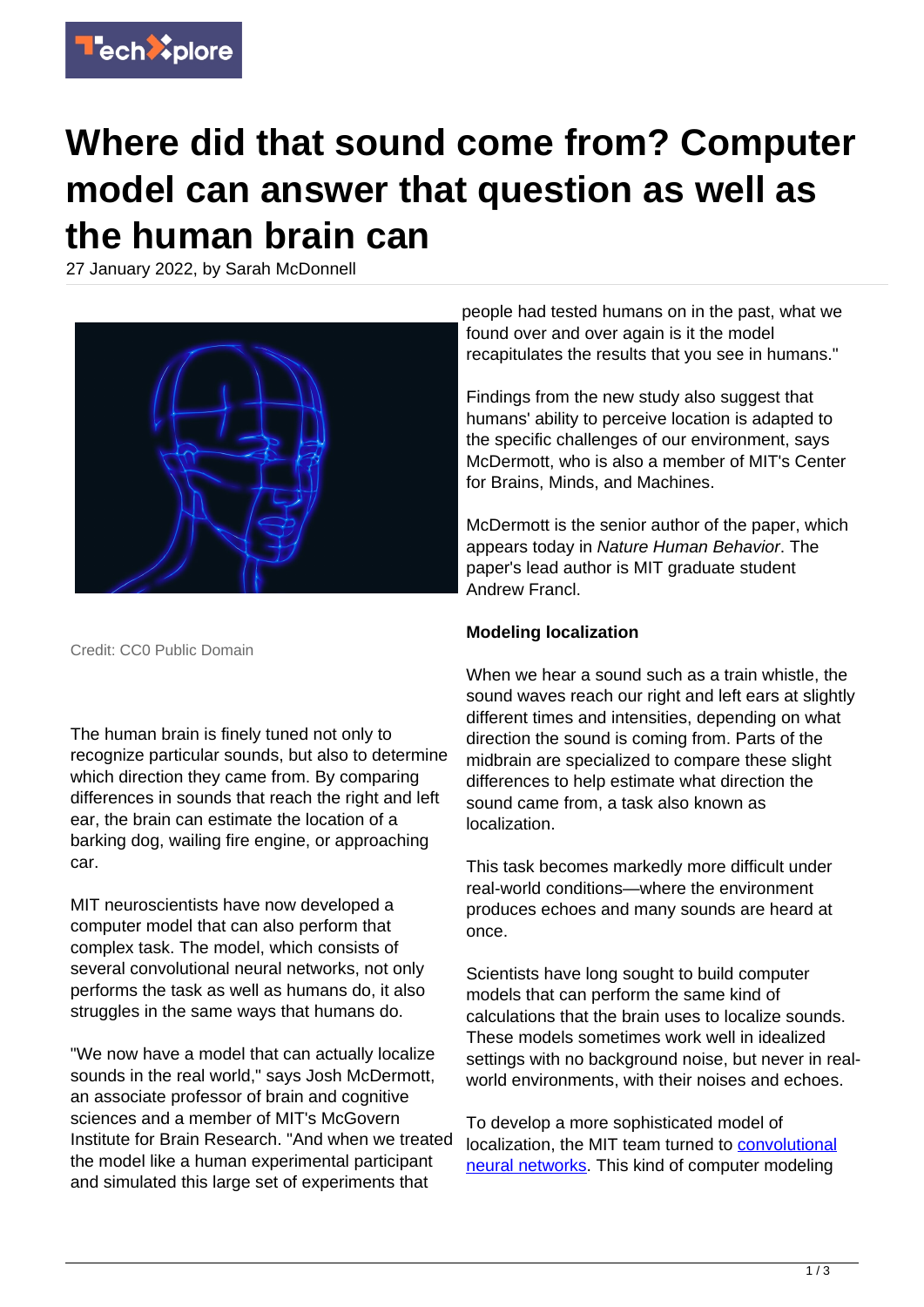

has been used extensively to model the [human](https://medicalxpress.com/news/2019-05-artificial-neural-networks-brain.html) [visual system](https://medicalxpress.com/news/2019-05-artificial-neural-networks-brain.html), and more recently, McDermott and other scientists have begun applying it to [audition](https://techxplore.com/news/2018-04-neuroscientists-deep-neural-network-humans.html) as well.

Convolutional neural networks can be designed with many different architectures, so to help them find the ones that would work best for localization, the MIT team used a supercomputer that allowed them to train and test about 1,500 different models. That search identified 10 that seemed the bestsuited for localization, which the researchers further team found that the models showed this same trained and used for all of their subsequent studies. pattern of sensitivity to frequency.

To train the models, the researchers created a virtual world in which they can control the size of the room and the reflection properties of the walls of the room. All of the sounds fed to the models originated from somewhere in one of these virtual rooms. The set of more than 400 training sounds included human voices, animal sounds, machine sounds such as car engines, and natural sounds such as thunder.

The researchers also ensured the model started with the same information provided by human ears. The outer ear, or pinna, has many folds that reflect sound, altering the frequencies that enter the ear. and these reflections vary depending on where the sound comes from. The researchers simulated this effect by running each sound through a specialized mathematical function before it went into the [computer model](https://techxplore.com/tags/computer+model/).

"This allows us to give the model the same kind of information that a person would have," Francl says. Because the researchers used a virtual world to

After training the models, the researchers tested them in a real-world environment. They placed a mannequin with microphones in its ears in an actual room and played sounds from different directions, then fed those recordings into the models. The models performed very similarly to humans when asked to localize these sounds.

"Although the model was trained in a virtual world, when we evaluated it, it could localize sounds in the When the models trained in these unnatural worlds [real world](https://techxplore.com/tags/real+world/)," Francl says.

## **Similar patterns**

The researchers then subjected the models to a series of tests that scientists have used in the past to study humans' localization abilities.

In addition to analyzing the difference in arrival time at the right and left ears, the human brain also bases its location judgments on differences in the intensity of sound that reaches each ear. Previous studies have shown that the success of both of these strategies varies depending on the frequency of the incoming sound. In the new study, the MIT

"The model seems to use timing and level differences between the two ears in the same way that people do, in a way that's frequencydependent," McDermott says.

The researchers also showed that when they made localization tasks more difficult, by adding multiple sound sources played at the same time, the computer models' performance declined in a way that closely mimicked human failure patterns under the same circumstances.

"As you add more and more sources, you get a specific pattern of decline in humans' ability to accurately judge the number of sources present, and their ability to localize those sources," Francl says. "Humans seem to be limited to localizing about three sources at once, and when we ran the same test on the model, we saw a really similar pattern of behavior."

train their models, they were also able to explore what happens when their [model](https://techxplore.com/tags/model/) learned to localize in different types of unnatural conditions. The researchers trained one set of models in a [virtual](https://techxplore.com/tags/virtual+world/) [world](https://techxplore.com/tags/virtual+world/) with no echoes, and another in a world where there was never more than one [sound](https://techxplore.com/tags/sound/) heard at a time. In a third, the models were only exposed to sounds with narrow frequency ranges, instead of naturally occurring sounds.

were evaluated on the same battery of behavioral tests, the models deviated from human behavior, and the ways in which they failed varied depending